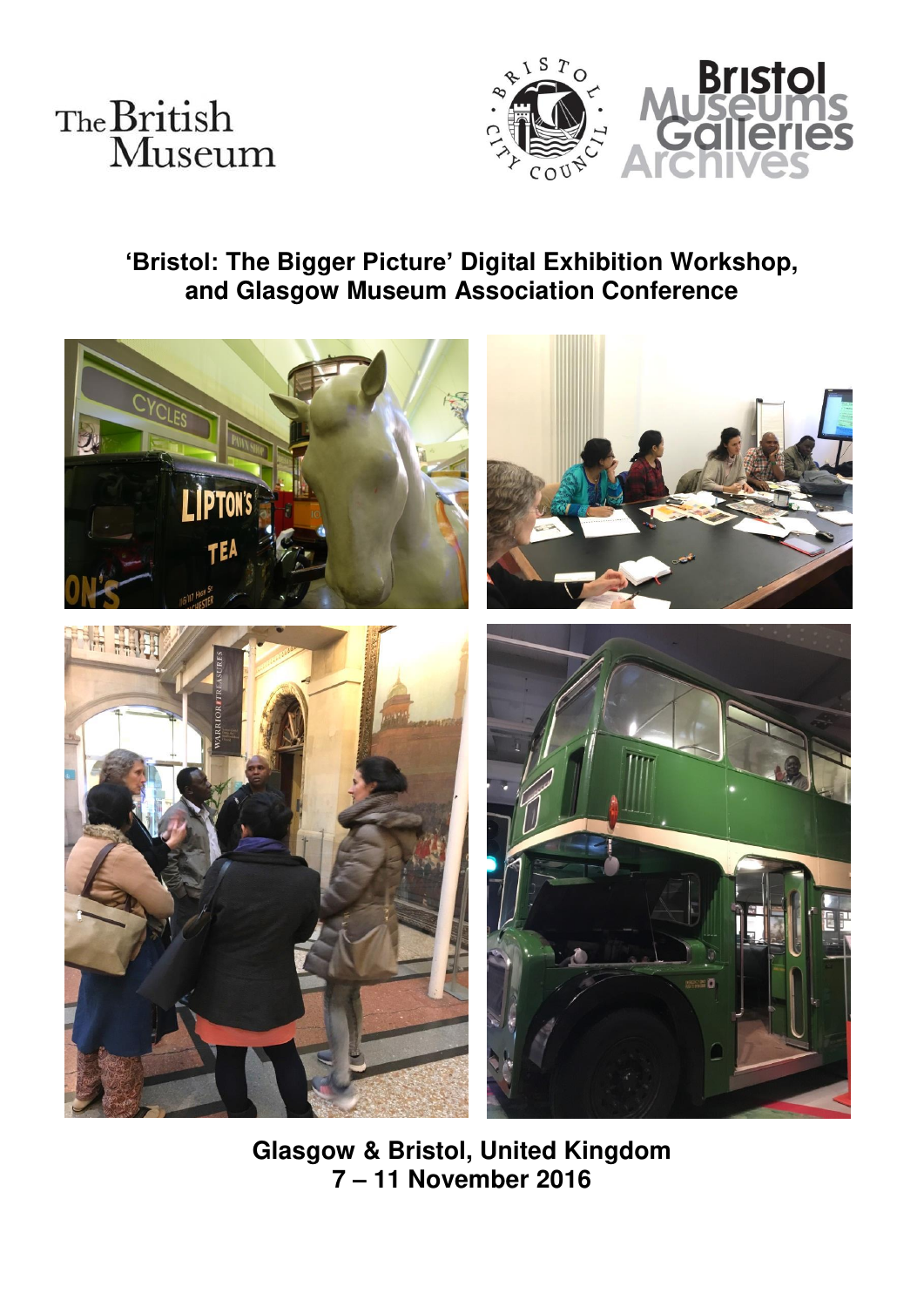## *Museums of world stories*

In November 2015, CSMVS Mumbai and the British Museum co-hosted a workshop entitled *Creating museums of world stories,* with the support of the Getty Foundation, to celebrate the 10<sup>th</sup> Anniversary of the International Training Programme. The workshop saw museum and heritage professionals brainstorm and debate new forms of 'encyclopaedic' displays presenting familiar local and national histories in the context of global stories.

It also provided an opportunity for past ITP fellows to reconnect with colleagues and to introduce them to alumni from across the ten annual summer programmes (2006–2015), as well as offering a forum for networking with museum and heritage professionals from around India and the rest of the world.

As part of their remit, delegates were split into groups of mixed nationality and asked to create exhibition proposals based on the concept of *Your city and the world* – examining how national and international stories are interconnected, through the lens of material culture.

The final exhibition cities and titles were:

*Shanghai, China - "From Blue Dragon Harbour to Sin City"* 

*Tehran, Iran - "Tehran: Jaan-E-Man"* 

*Bristol, United Kingdom - "Seeing the Invisible"* 

*Usak, Turkey - "Carpet Connections: Usak and the World"*

*Bhopal, India - "Untold Connections"*

*Jerusalem, Israel - "Reality and Imagination"* 

*Istanbul, Turkey - "Istanbul: City and Empire"* 

*Mombasa, Kenya - "Mombasa: Point of Contact"* 

*Ismailia, Egypt - "The Suez Canal: The Early Days"* 

*Erbil, Iraq - "A Past from the Blast"* 

One year on, ITP fellows Rige Shiba (India, ITP 2013), Ishaq Mohamed Bello (Nigeria, ITP 2012), Wendland Chole Kiziili (Kenya, ITP 2013), Manisha Nene (India, ITP 2011) and Jana Alaraj (Palestine, ITP 2011) from the Mumbai exhibition team *'Bristol: Seeing the Invisible'* were invited back to the United Kingdom by the British Museum to attend the annual Museums Association Conference in Glasgow and to work with Sue Giles, Senior Curator of World Cultures, Bristol Museums, Galleries and Archives to develop their proposal into a viable online exhibition.

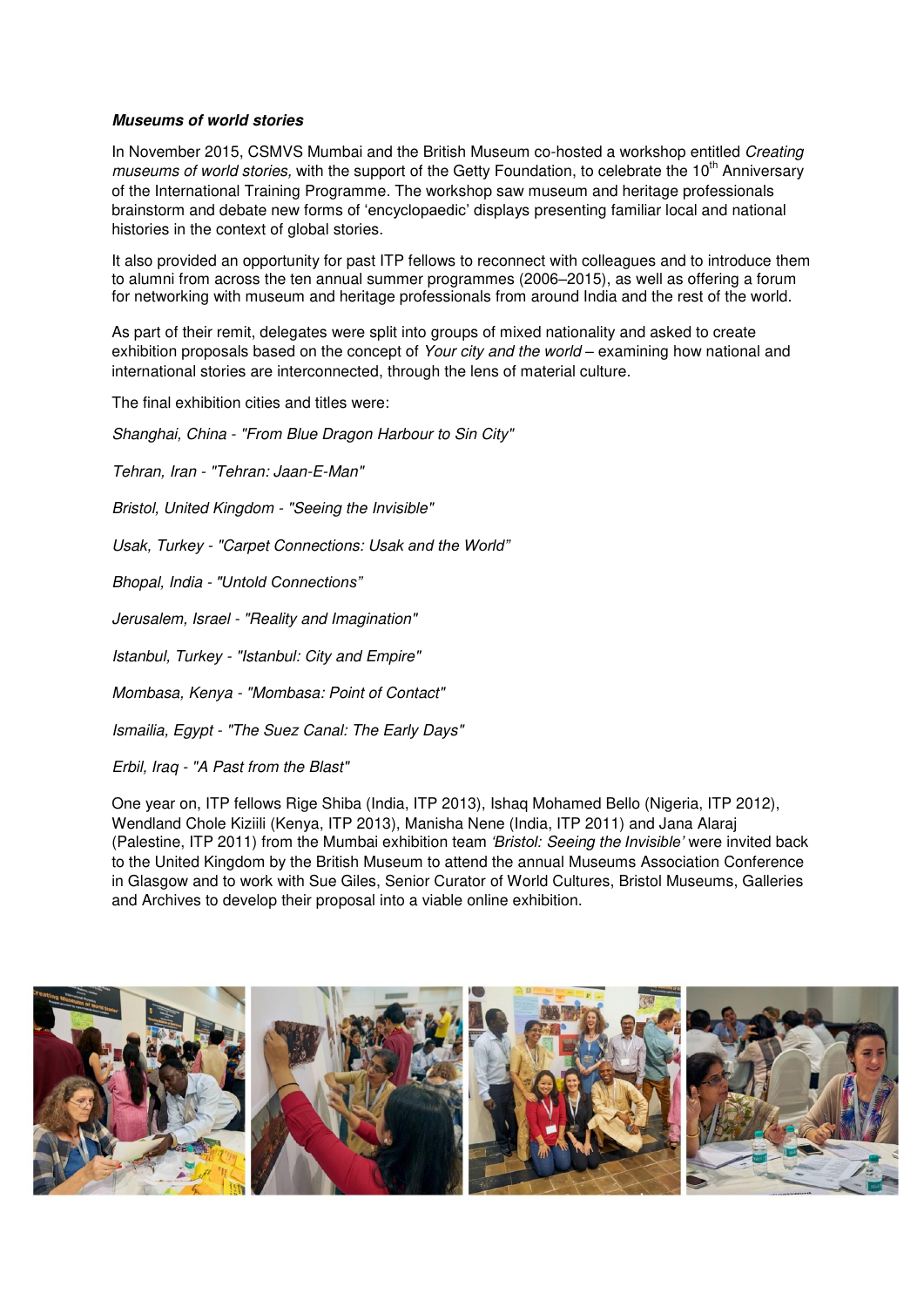## *Our aims*

After bringing five ITP alumni to deliver a session and attend Leicester University's "Museums in the Global Contemporary" conference in 2015, we wanted to offer our ITP fellows further platforms to network and gain knowledge beyond what is traditionally offered through the Summer Programme. With the Museums Association conference, our aim was for fellows to attend a new range of skillsbuilding sessions, hear from colleagues globally about current practices and projects, to engage in debates around the future of museums and their audiences, and to create networks which may be outside our usual remit.

The Bristol online exhibition project developed from conversations after our  $10<sup>th</sup>$  Anniversary conference in Mumbai, where we re-emphasised the aims of our future plan to keep our network talking and working together. We identified the need to support fellow-initiated projects that emphasised collaborative work and global perspectives, feeling that "Bristol: Seeing the Invisible" was a promising example of strong partnership between UK museums and ITP fellows. It also marks a desire to support work with tangible outputs which could be shared across the network.

### *THE CONFERENCE*

With generous support from the Marie-Louise von Motesiczky Charitable Trust, the first half of the week was spent at the Museums Association Annual Conference & Exhibition hosted in Glasgow, a city with a strong museum culture and home to one of seven ITP partner institutions.

The conference offered delegates a series of sessions focusing on the themes of People and Places: stories, communities and collections; Being Brave: courage, innovation and risk-taking; and Health and Wellbeing: impact, evidence and delivery.

Particularly valued by the group were sessions which focused on community participation, such as *Connecting People, Objects and Place*, and those dealing with difficult topics such as *Free to Speak: Confronting Censorship and Controversies, Seeking Refuge, Museums and Peacebuilding: Can we Really Help?* and *Nation Builders or Breakers.* 

*"(The conference) touched upon areas which otherwise are rarely encouraged for discussions amidst the traditional set of predicted topics in museum conferences.* 

*Just to name a few, themes like Free to Speak, Nation Builders or Breakers and My Primary School is at the Museum were a few of the themes which completely struck a chord with me and many others."* – Rige Shiba, India, ITP 2013

Also appreciated was the Conference's focus on smaller museums, inviting ideas and making suggestions for institutions often with fewer resources and facing similar challenges to fellows' own museums.

*"The conference provided a lot to every museum and every museum worker, no matter how small your institution is, or what level you are in your institution." – Ishaq Mohammed Bello, Nigeria, ITP* 2012

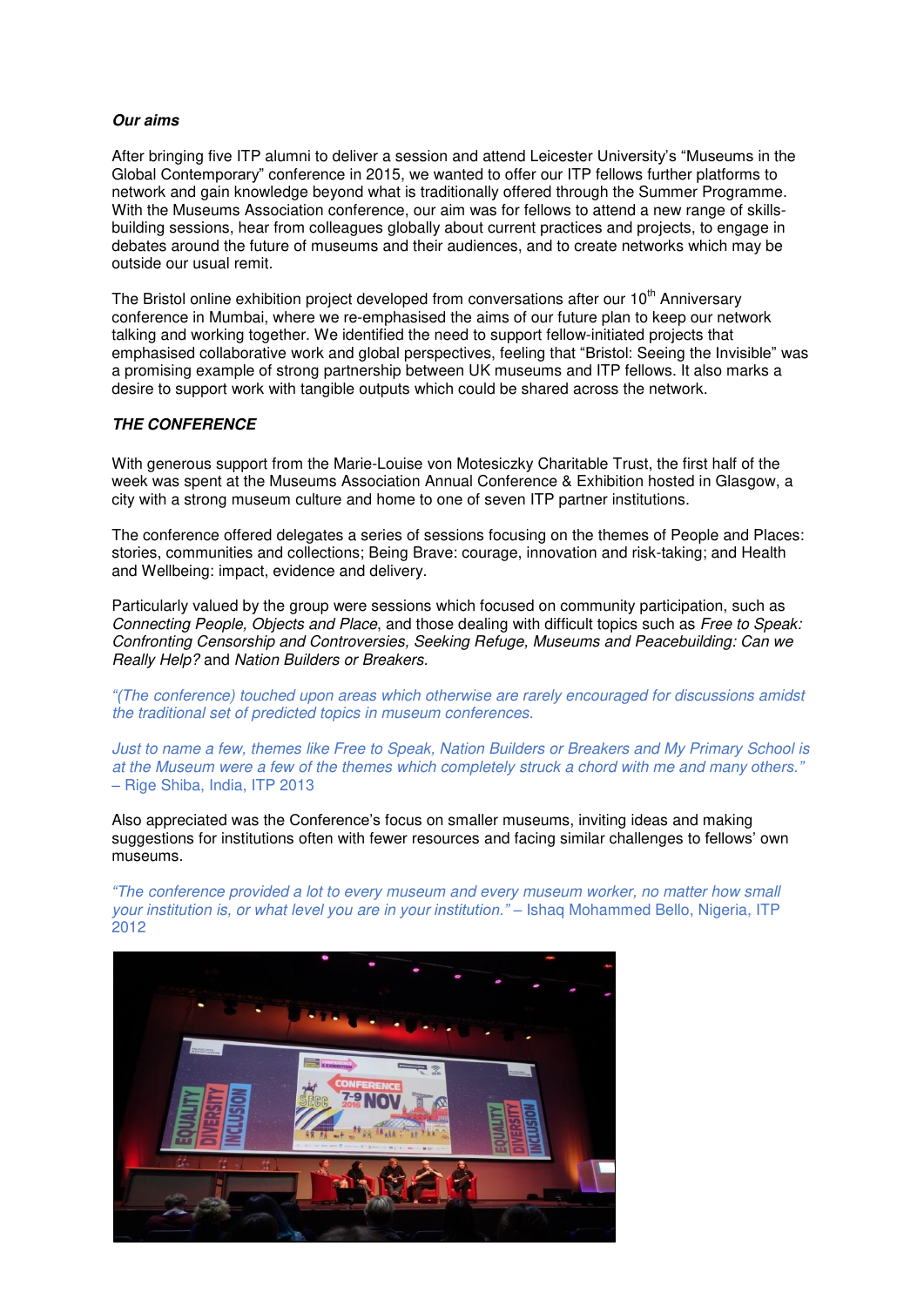The chance to network with UK partners and international colleagues at smaller "smart-working sessions" and at social events was also seen as a positive way to strengthen fellows' professional relationships and to come up with ideas for possible collaborations, another key aim of the conference.

Study visits to various museums in Glasgow were a particular highlight. Visiting institutions such as Kelvinhall, the Riverside Museum and St Mungo Museum of Religious Life encouraged the group to examine Glasgow's inclusive approach to its audiences, focusing on local visitors and placing a high importance on daily life and social history, often with objects selected and interpreted by residents.

*"I am particularly interested in understanding the museum scene outside of India, the new approaches, so I attended sessions like seeking refuge, museums and peace building, the museum activist, connecting people and objects and places.* 

*By attending all these sessions I realized that we in India, as museum professionals, have to go a long way to utilize museums in the best possible manner, transforming them from store houses to active community centres." – Manisha Nene, India, ITP 2011* 

*A full conference guide is available on the Museums Association website here: <https://www.museumsassociation.org/conference>*



*DIGITAL EXHIBITION WORKSHOP - The remit* 

*Bristol: Seeing the Invisible* was an original exhibition concept created by Sue Giles, Kiziili Chole, Rige Shiba, Jana Alaraj, Ishaq Bello and A. Nagender Reddy, Director of the Salar Jung Museum in India and BM Leadership Training Programme fellow, during the *Creating museums of world stories*  workshop in Mumbai.

"The Mumbai workshop started with presentations of the proposed India and the World exhibition at the CSMVS. Then we started on our own ideas of a city and the world. Our team with two exceptions had come to Bristol as their ITP partner museum. Bristol was not however the first choice for our city: we started with Rio de Janeiro, thinking carnival and migrations, but came to a halt as we realised no one knew the city well enough to build on that theme. Then we looked at Bethlehem, thinking about religion, textiles and poverty, but again the initial idea ran out as we couldn't think of the themes and objects that would make the exhibition. As third choice, we worked on Bristol, and it all fell into place. Using the huge painting of *The State Entry*, recording the Delhi Durbar of 1903, as our inspiration, we started thinking about diaspora communities (Empire creating the Motherland people could move to) and how cultures survive in new places but are unnoticed by most in that place. Hence our exhibition, *Bristol: seeing the invisible,* a community exhibition celebrating the different cultures in Bristol that usually pass unnoticed." – *Sue Giles, Senior Curator of World Cultures, Bristol Museums, Galleries and Archives.*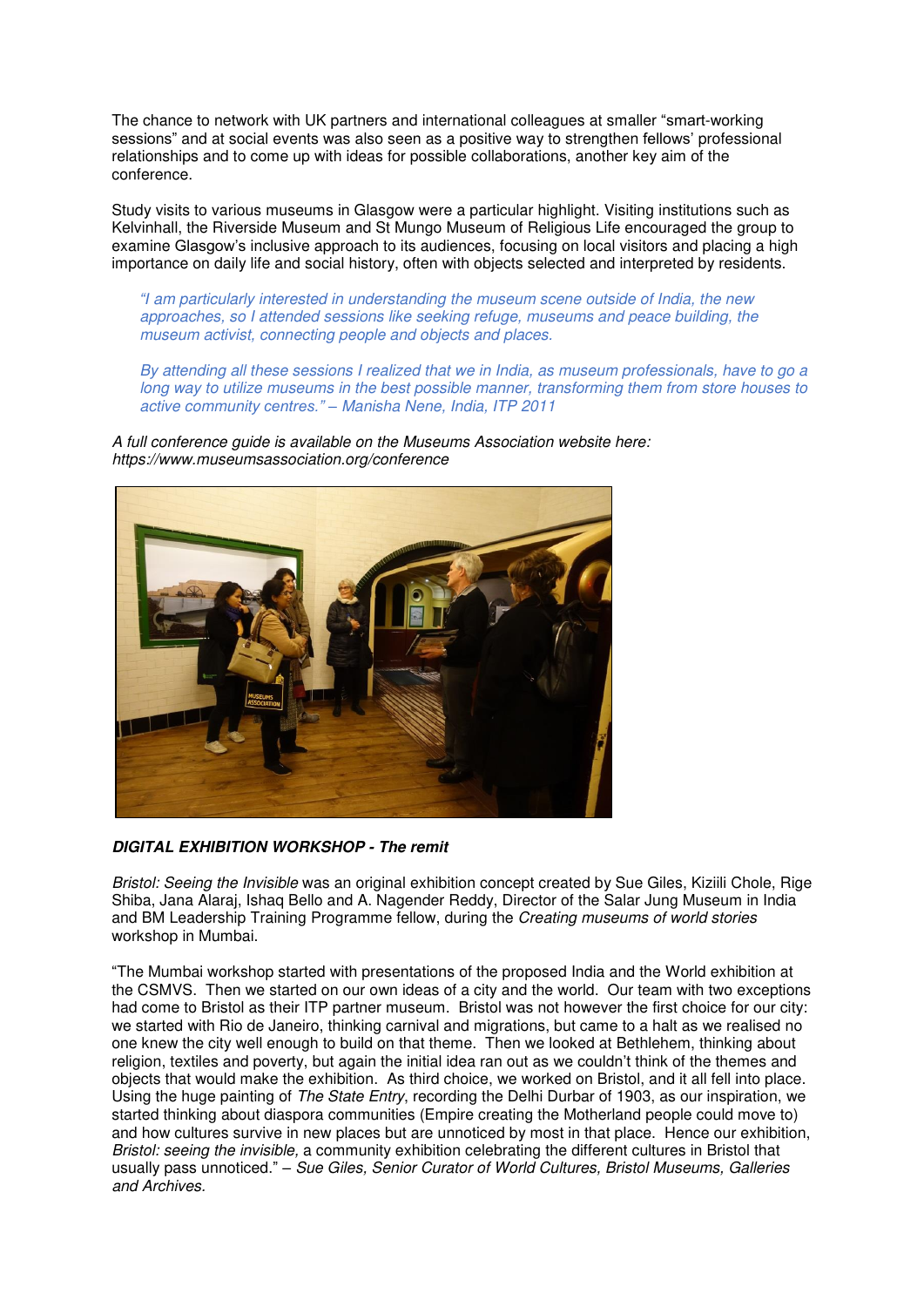Upon arriving in Bristol the team was able to visit *The State Entry into Delhi,* the key 'gateway' object of their original exhibition proposal, currently on display at Bristol Museum and Art Gallery, in order to engage in curatorial discussions about the significance and meaning of the painting and how its themes of integration, social cohesion and intercultural dialogue would form the basis of the upcoming online exhibition.

At workshop headquarters in M-Shed, the team was asked to consider aims and objectives, project scope, timescales, risks and benefits, key themes and what kinds of objects might help to support these. By the end of the workshop the team had successfully identified and planned a viable online exhibition with clearly structured themes, key messages and learning objectives, developed a work distribution and timeline, including strategies to overcome challenges, and created a framework to assess the success and sustainability of the project.

## *The project*

#### *Bristol: Seeing the Bigger Picture*

Early on in the workshop it was clear that the team were eager to create an exhibition 'from the people, for the people'. As in Mumbai, the focus on world stories by exploring the coexistence of different communities in Bristol, with active community participation, was vital. It was also clear that the original title *Bristol: Seeing the Invisible* needed to be reconsidered, as the communities in focus were not necessarily invisible but instead under-examined or 'hiding in plain sight'.

Discussing these key aims, we were able to establish our three 'Big Ideas':

- Looking at communities and culture inside and out.
- Celebrating the co-existence of different cultures.
- Searching for stories which are hidden in broad view.

The team's primary concerns included ensuring that daily life and customs were at the forefront – to have transposed cultures in a global city as a thread running through each exhibition theme. Therefore, an emphasis on the social and domestic spheres were central and allowed the concept of 'who makes Bristol' to shape how the exhibition was developed.

Challenges throughout the workshop included ensuring our themes were clear, avoiding confusion between object types and abstract concepts, clarifying terminology (whether too broad or too narrow) and the importance of relating back to our main themes and objectives. The high level of engagement and the skills and knowledge each team member brought to the project ensured that the end result was a clear, concise and exciting exhibition plan.

*"During the process we realised the main title is misleading and therefore we changed the title to, Bristol: The Bigger Picture. In this project we want to create through the use of different objects and artefacts a new rich perspective on looking at different communities and cultures in Bristol in particular, as well as other places in our countries or elsewhere." – Jana Alaraj, Palestine, ITP 2011* 

*For more information, please refer to our digital worksheet in Appendix 1.*

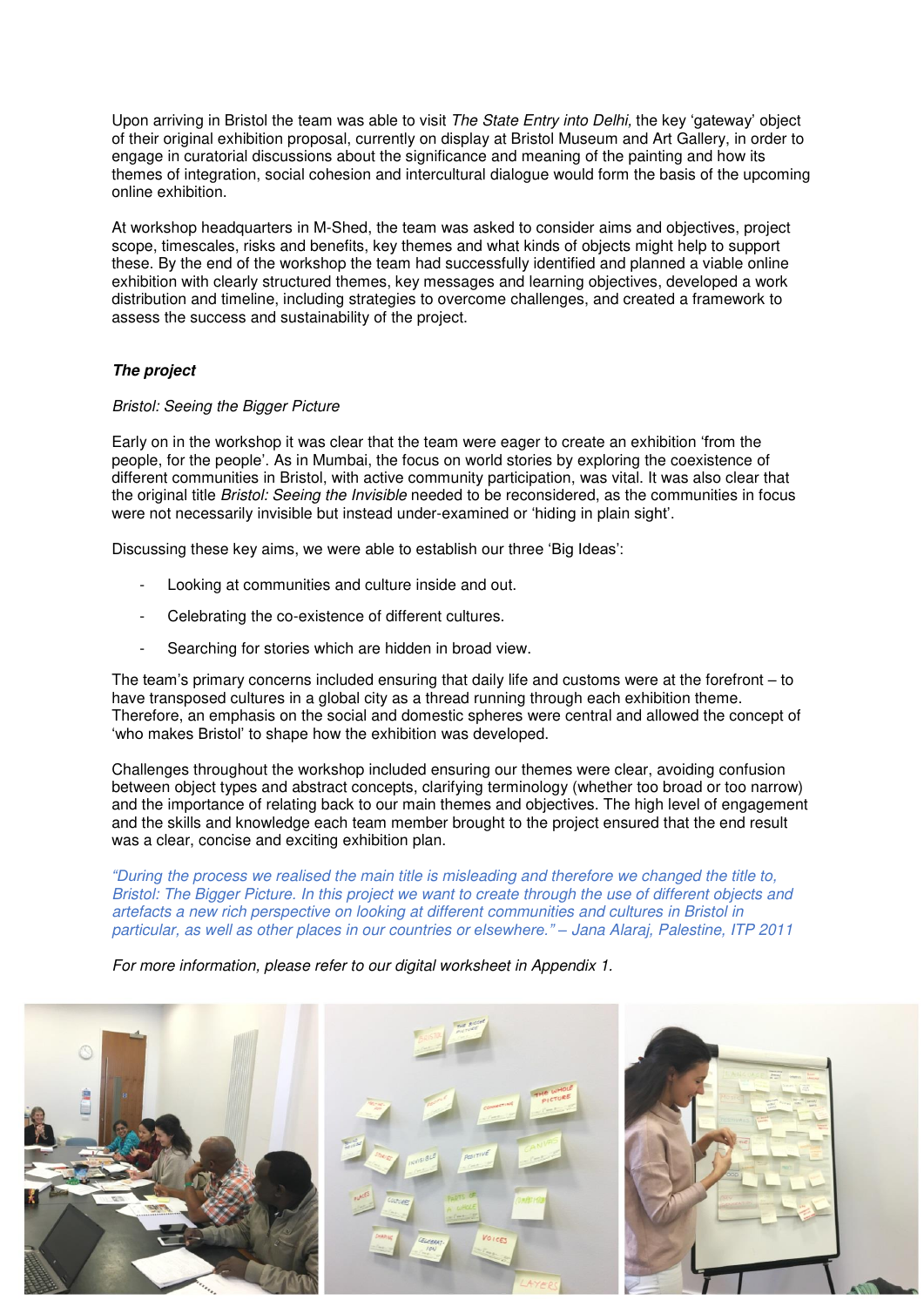## *Looking ahead – Future Outcomes*

Our ITP fellows are currently considering the kinds of objects and supporting material they would like to include in the online exhibition, bearing in mind the themes and key aims of each section.

By spring, all fellows will have chosen a list of objects from their own collections – one for each of the six exhibition sections, which will be considered and discussed with Sue Giles before continuing to write panel text and object labels for completion during the summer.

We hope to have images and text finalised and uploaded onto our digital platform, ready for an exhibition launch by the end of the summer 2017.

*For a more complete timeline, please refer to our digital worksheet in Appendix 1.*

## *'Born Digital' Toolkit*

Notes and discussion points from our exhibition workshop in Bristol will be one of a series of toolkits resource materials based upon various ITP legacy projects, to share with colleagues across the sector globally and among ITP alumni. These toolkits aim to support institutions in planning, developing and delivering their own learning and engagement offerings.

The Born Digital toolkit will include detailed notes on the planning and delivery processes of our online exhibition, as well as further 'things to consider' and step-by-step guidelines for colleagues using the toolkit as a template for their own work. This will be available as an online resource and will be shared among our global network.

## *Evaluation*

We will be undertaking an evaluation to discuss the format, content, and processes of the workshop in Bristol, as well as our measures of success. We will also use the evaluation to consider the benefits of supporting ITP alumni attendance at major museum conferences and networking events.

In the meantime, conversations around the programme highlighted an appreciation of the smaller group format, allowing for more focused attention to be given and for all voices to be heard, and the value in having ITP alumni reunite with their Partner Museums and forge stronger bonds and further potential partnerships.

#### *Legacy*

While we are still in the process of developing the 'Bristol: The Bigger Picture' online exhibition, there are already clear results in terms of legacy:

- The eventual publication of our 'Born Digital' toolkit to be shared among colleagues throughout the ITP network.
- Enhanced relationships across the ITP network between fellows, UK and programme partner museums and the British Museum.
- Insights into how ITP projects might use new media and technology, such as Google Cultural Institute, and social media platforms such as Tumblr for future projects. This could include digitising fellows' Asahi Shimbun Room 3 display projects, created during the ITP.
- A framework for future ITP workshops.
- A positive precedent, through attendance of the MA conference, for future ITP attendance at national and international museum events where appropriate.
- Proposal ideas for an ITP-delivered session at the Museums Association Conference 2017.

*"It is my first time to develop an online exhibition, and through the process of one week, I have learned so much from every team member in the group. Choosing an object to be exhibited online is not an easy task, it needs a lot of sensibility and attention especially when an exhibition representing different cultures or communities. Being with such an international team I have learned a lot, been inspired and motivated to create and try something new with other colleagues or staff. Bristol is a land of art, a land of history and a land of melting cultures, therefore I would simply say: thank you Bristol for inspiring us." – Jana Alaraj, Palestine, ITP 2011*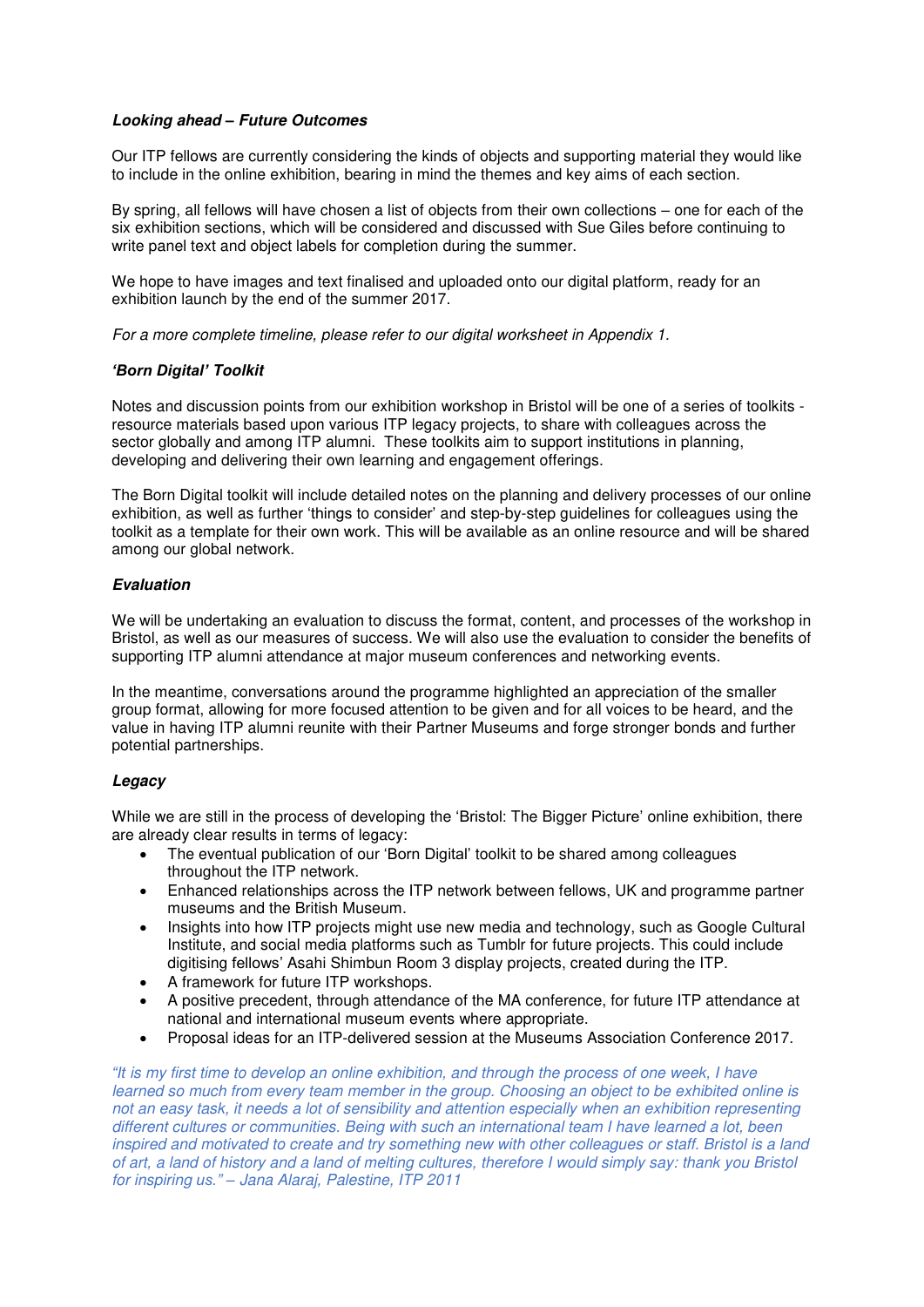### **Supporters, sponsors and partners**

We would like to thank our supporters, sponsors and partners below for making this project possible.

#### *Organisers*

Bristol Museums, Galleries and Archives The British Museum

## *Partner Museums and Organisations*

Birzeit University, Palestine Chhatrapati Shivaji Maharaj Vastu Sangrahalaya, India Kitale Museum, Kenya National Commission for Museums and Monuments, Nigeria National Museum New Delhi, India University of Applied Arts, Austria

#### *Supported by*

The Marie-Louise von Motesiczky Charitable Trust

And the British Museum remains grateful to the range of trusts, foundations and individuals who support the annual International Training Programme each summer.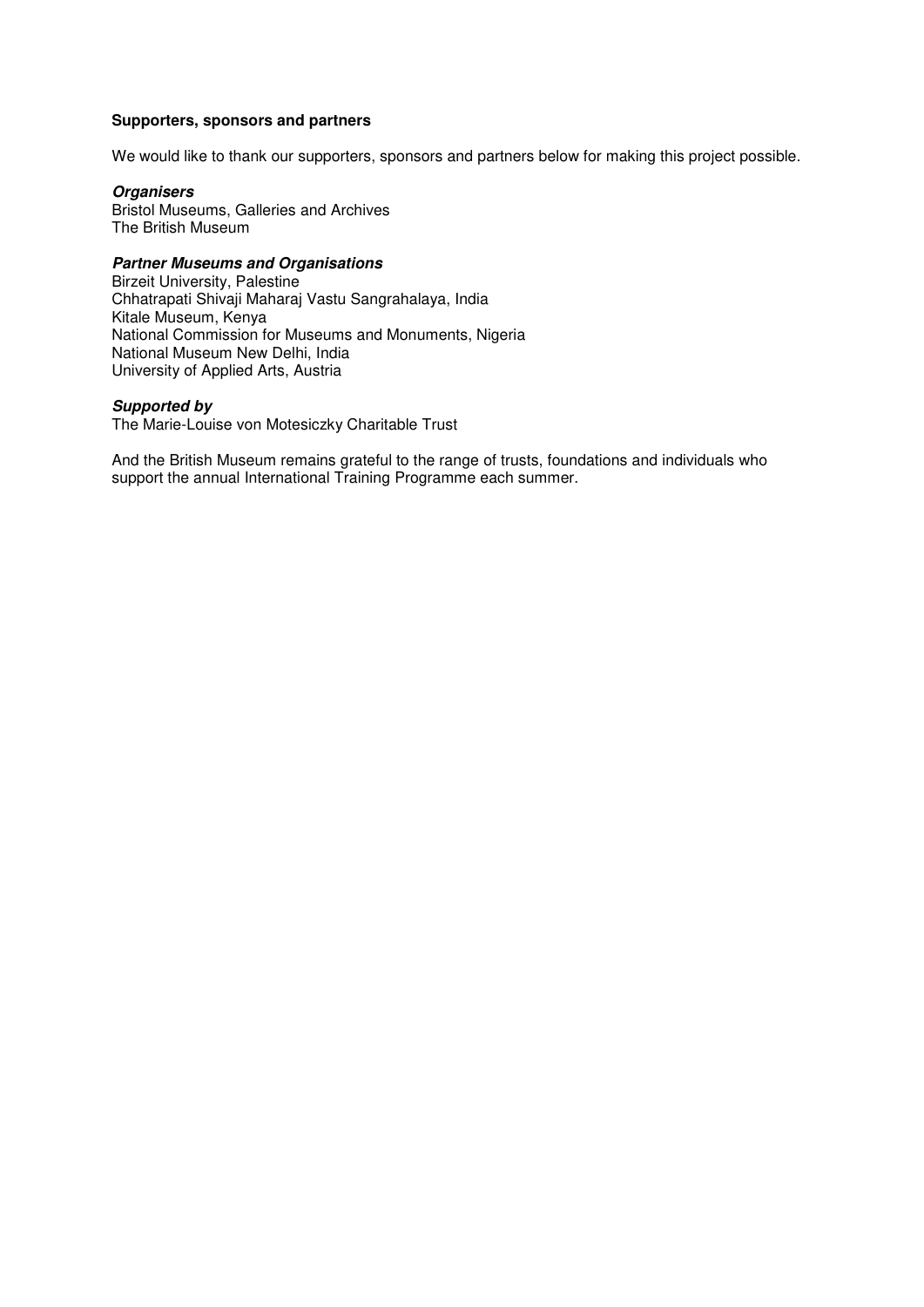# **Appendix 1**

## **The Worksheet**

# **Framework for your project:-**

| <b>Task</b>                                                                                                                                                               | <b>Notes</b>                                                                                                                                                                                                                                                                                                                                                                                                                                                                                                                                                                                                                                                                                                                        |
|---------------------------------------------------------------------------------------------------------------------------------------------------------------------------|-------------------------------------------------------------------------------------------------------------------------------------------------------------------------------------------------------------------------------------------------------------------------------------------------------------------------------------------------------------------------------------------------------------------------------------------------------------------------------------------------------------------------------------------------------------------------------------------------------------------------------------------------------------------------------------------------------------------------------------|
| <b>Working title</b><br>Proposed title for your exhibition.                                                                                                               | <b>Bristol: The Bigger Picture</b>                                                                                                                                                                                                                                                                                                                                                                                                                                                                                                                                                                                                                                                                                                  |
| Project scope - the Big idea<br>Create a project outline that briefly<br>explains your plans.<br>Who will be your target audience<br>and why?                             | Looking at communities and culture inside and out.<br>Celebrating the co-existence of different cultures.<br>Searching for stories which are hidden in broad view.                                                                                                                                                                                                                                                                                                                                                                                                                                                                                                                                                                  |
| <b>Aims and Objectives</b><br>What do you hope to achieve?                                                                                                                | To enable audiences to understand the role we all play in making a community.<br>To share stories.<br>To not be scared of difference - to enjoy/celebrate it.<br>To celebrate 'ones' uniqueness despite culture and national identity.<br>To learn/understand Bristol more.<br>To help the audience to learn about their own culture through the perspective of<br>others.<br>To prepare younger generations to respect each other.<br>To break stereotypes.<br>To pass on knowledge and experiences.<br>To use different perspectives to explore Bristol's culture.<br>To 'share' experiences and knowledge - the essence of the ITP.<br>To encourage audience co-production through interaction, suggestions,<br>objects/stories. |
| What will your key messages be<br>and why?<br>Key messages are an essential<br>part of your communication with<br>the public. What do you want your<br>visitors to learn? | Audience should be inspired; understanding; self-aware and challenged.<br>They should be encouraged to take action and to participate (is celebration and<br>acceptance of difference 'enough'? What next - what more needs to be done?)                                                                                                                                                                                                                                                                                                                                                                                                                                                                                            |
| Team structure & processes<br>Who will you work with on this<br>project? Who will be your partners<br>and why? Who will lead?                                             | India; Palestine; Nigeria; Kenya; UK.<br>Other communities (and potential partnerships) will come from feedback.                                                                                                                                                                                                                                                                                                                                                                                                                                                                                                                                                                                                                    |
| <b>Resources</b><br>People, time and money.                                                                                                                               | India; Palestine; Nigeria; Kenya; UK to provide time, text and images.<br>UK (ITP) to provide finances to any design/web work required.<br>Costs to consider:<br>Future in-person meetings<br>Potential initial design cost if done externally<br>Potential ongoing cost - hosting of exhibition on web platform                                                                                                                                                                                                                                                                                                                                                                                                                    |
| <b>Assumptions</b><br>What needs to happen for your project to<br>be successful?                                                                                          | All of the team will contribute as agreed.<br>Text and images supplied by team members will have all the necessary permissions<br>All team members will support each other.<br>We will find and agree on an online platform to use.<br>Management/team members will make sure time is allowed for this project.<br>Team members will keep to deadlines and communicate well.                                                                                                                                                                                                                                                                                                                                                        |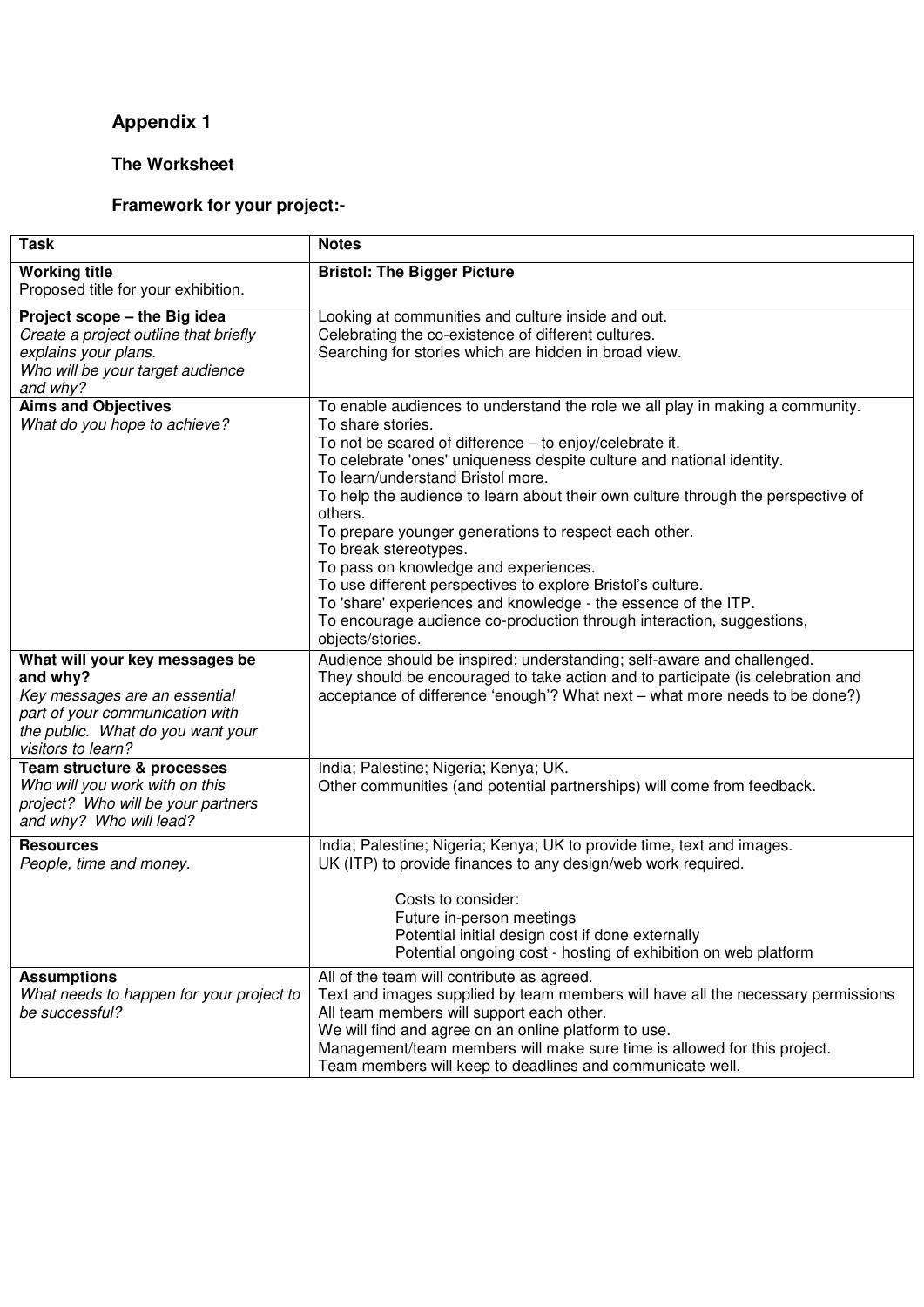| Hierarchy<br>What are the main themes and                                                                                      | My generation: $1^{st}$ , $2^{nd}$ and $3^{rd}$ generations coming to Bristol and why,<br>1.<br>Crafts, Sports and Games                                                                                                             |  |  |  |  |  |
|--------------------------------------------------------------------------------------------------------------------------------|--------------------------------------------------------------------------------------------------------------------------------------------------------------------------------------------------------------------------------------|--|--|--|--|--|
| sub-themes for this project?                                                                                                   | Marking the moment: Birth, Marriage, Death<br>2.                                                                                                                                                                                     |  |  |  |  |  |
|                                                                                                                                | <b>Sounds of the city: Chants, Prayers, Instruments</b><br>3.                                                                                                                                                                        |  |  |  |  |  |
|                                                                                                                                | <b>Bristol speaks:</b> Graffiti, Script, Folk tales, Oral tradition<br>4.                                                                                                                                                            |  |  |  |  |  |
|                                                                                                                                | <b>Looking the part:</b> Dress, Costume, Hair & adornment, Body art, Gender<br>5.                                                                                                                                                    |  |  |  |  |  |
|                                                                                                                                | <b>Laying the table:</b> Spices, Crockery and utensils, Table arrangement and<br>6.<br>decoration                                                                                                                                    |  |  |  |  |  |
| <b>Process and timescale</b><br>What is process and who will take<br>ownership of each part? List your<br>goals and milestones | December 2016 onwards<br>Emma will act as liaison for all text and images; be the point of contact for any<br>queries or questions, help or support and will begin investigating and sharing<br>what the exhibition might look like. |  |  |  |  |  |
|                                                                                                                                | By end January 2017<br>Each team member will choose one object for each of six sections (see themes<br>and sub-themes below) and complete SHEET 1 and return it to Emma.                                                             |  |  |  |  |  |
|                                                                                                                                | By mid-March 2017<br>Sue will sift the objects and come up with a suggested 'final' list for the group to<br>share and discuss.                                                                                                      |  |  |  |  |  |
|                                                                                                                                | By end May 2017<br>Sue will have written the introduction and the label text for the Delhi Durbar.                                                                                                                                   |  |  |  |  |  |
|                                                                                                                                | Ishaq will write the panel text for the first section - my generation – and the text<br>for his object labels                                                                                                                        |  |  |  |  |  |
|                                                                                                                                | Rige will write the panel text for the second section - marking the moment -<br>and the text for her object labels                                                                                                                   |  |  |  |  |  |
|                                                                                                                                | Jana will write the panel text for the third section - sounds of the city $-$ and the<br>text for her object labels                                                                                                                  |  |  |  |  |  |
|                                                                                                                                | Sue will write the panel text for the fourth section - Bristol speaks – and the text<br>for her object labels                                                                                                                        |  |  |  |  |  |
|                                                                                                                                | Kiziili will write the panel text for the fifth section - looking the part – and the text<br>for his object labels                                                                                                                   |  |  |  |  |  |
|                                                                                                                                | Manisha will write the panel text for the sixth section - laying the table – and the<br>text for her object labels                                                                                                                   |  |  |  |  |  |
|                                                                                                                                | Please send all text to Emma using SHEET 2 as your guide.                                                                                                                                                                            |  |  |  |  |  |
|                                                                                                                                | By end June 2017<br>Sue will have edited all the text.                                                                                                                                                                               |  |  |  |  |  |
|                                                                                                                                | By end July 2017<br>The project team will have given final approval to the text and provided images<br>as requested.                                                                                                                 |  |  |  |  |  |
|                                                                                                                                | August 2017 onwards<br>The process of putting the exhibition online will begin.                                                                                                                                                      |  |  |  |  |  |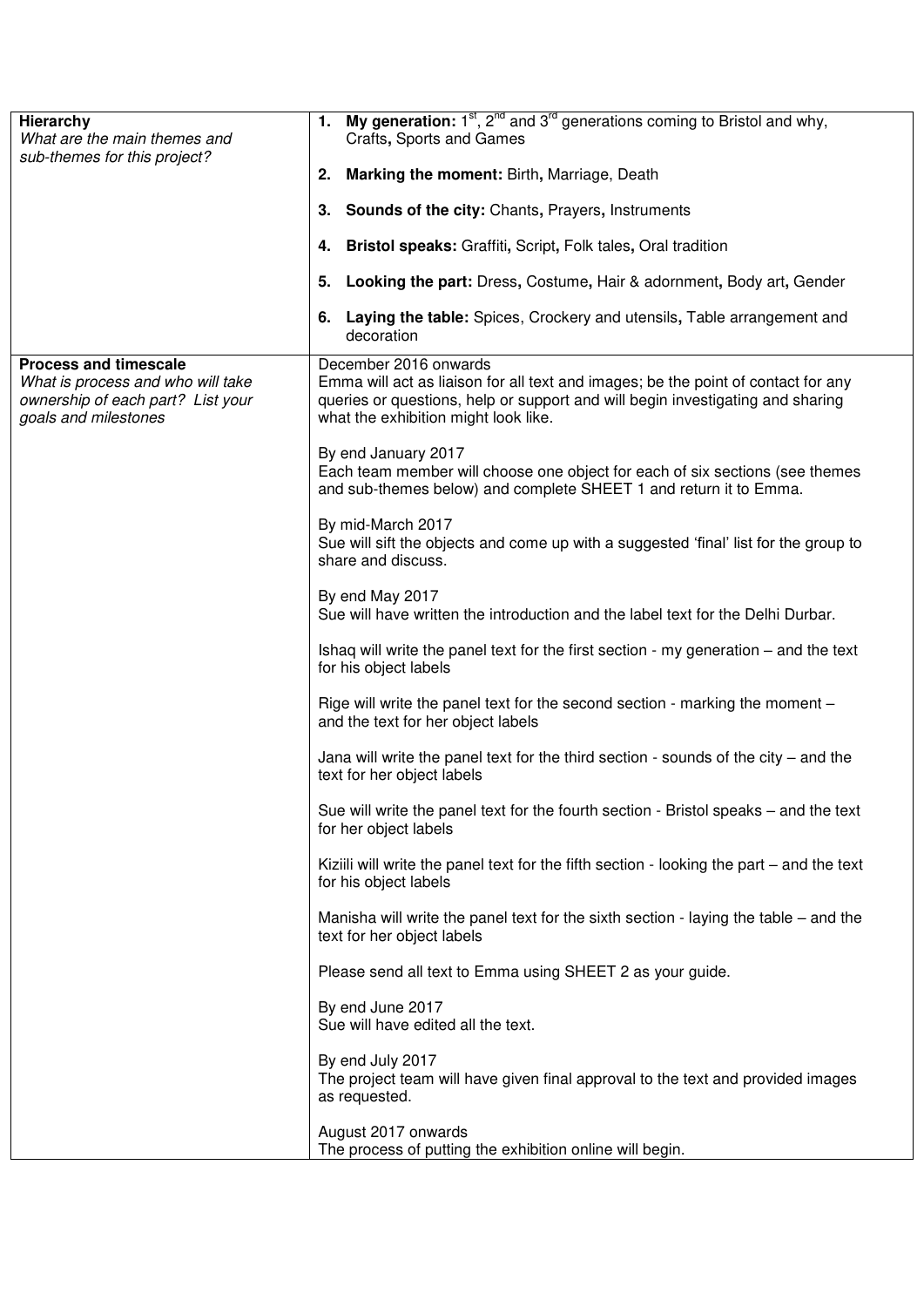| <b>Press and marketing</b><br>What are the potential sources of<br>media coverage?                                                                                                           | Link the exhibition to all the team's websites.<br>ITP team can promote the exhibition among the alumni.<br>It will be promoted in the ITP Report 2017; the Newsletter 2017 and the ITP<br>Bulletin (coming soon).<br>We can contact embassies - UK and abroad.<br>We can use twitter, the ITP blog, Facebook etc.<br>Local news sources (Bristol and others) and community groups.                                                                                                                                                                                                                                                                                                                                                                                                                                                                                                                                                                                                                                                                                                                                                                                                                                                                                                                                        |
|----------------------------------------------------------------------------------------------------------------------------------------------------------------------------------------------|----------------------------------------------------------------------------------------------------------------------------------------------------------------------------------------------------------------------------------------------------------------------------------------------------------------------------------------------------------------------------------------------------------------------------------------------------------------------------------------------------------------------------------------------------------------------------------------------------------------------------------------------------------------------------------------------------------------------------------------------------------------------------------------------------------------------------------------------------------------------------------------------------------------------------------------------------------------------------------------------------------------------------------------------------------------------------------------------------------------------------------------------------------------------------------------------------------------------------------------------------------------------------------------------------------------------------|
| <b>Supporting events</b><br>Might there be events inspired by<br>this online exhibition?                                                                                                     | This can be developed around feedback (objects and stories) from the<br>audience.<br>There could be a quiz/game linked to the exhibition.<br>We should look at events around accessibility for the show for those with sight<br>loss.                                                                                                                                                                                                                                                                                                                                                                                                                                                                                                                                                                                                                                                                                                                                                                                                                                                                                                                                                                                                                                                                                      |
| Benefits, challenges and risks                                                                                                                                                               | <b>Benefits</b><br>Working together - engagement and collaboration.<br>Partnerships - new and existing.<br>This is an ITP/Mumbai outcome.<br>Research and new information on objects and themes that might otherwise not<br>be done.<br>Put objects on a public platform that might otherwise be in storage.<br>More visibility for the collections and institutions.<br>A new context for the objects.<br>Skills development.<br>And see above exhibitions aims and objectives.<br><b>Challenges and risks</b><br>An institution does not want to take part. Control - Letters written to Directors<br>explaining the project and permissions sought. Mitigation - look for objects from<br>other institutions and partners.<br>Lack of time. Control - structured timeline and consensus on workload.<br>Mitigation – adjust workloads and use any help other team members,<br>particularly the ITP team, can provide.<br>Permissions not being given for staff time and use of images. Control - see<br>above. Mitigation - see above.<br>The technical risk of not finding a platform we can agree on and use. Control -<br>prior discussions with all partner institutions. Existing platforms which could be<br>adapted. Mitigation - long lead-in time to find a workable format and input from<br>the whole group. |
| <b>Measuring success</b><br>What will success look like and<br>how will it be measured? What will<br>be your evaluation method - visitor<br>numbers, tracking, questionnaires,<br>interviews | Number of 'hits'/'clicks'. Things to think about - how many is 'good', and how to<br>measure?<br>Feedback both on the site and from colleagues – ongoing throughout lifecycle<br>of exhibition, not just at end of the project<br>Team evaluation after the project to assess impact on the group.                                                                                                                                                                                                                                                                                                                                                                                                                                                                                                                                                                                                                                                                                                                                                                                                                                                                                                                                                                                                                         |
| <b>Outputs, outcomes &amp; legacy</b>                                                                                                                                                        | Exhibition goes online.<br>Create a toolkit on 'creating an online exhibition - 'Born Digital'<br>Report on the process to share online with the ITP alumni and other colleagues.<br>Evaluation.                                                                                                                                                                                                                                                                                                                                                                                                                                                                                                                                                                                                                                                                                                                                                                                                                                                                                                                                                                                                                                                                                                                           |
| Sustainability                                                                                                                                                                               | Further 'online' exhibitions from Mumbai.<br>Could this model apply to the ITP exhibition proposal projects too?                                                                                                                                                                                                                                                                                                                                                                                                                                                                                                                                                                                                                                                                                                                                                                                                                                                                                                                                                                                                                                                                                                                                                                                                           |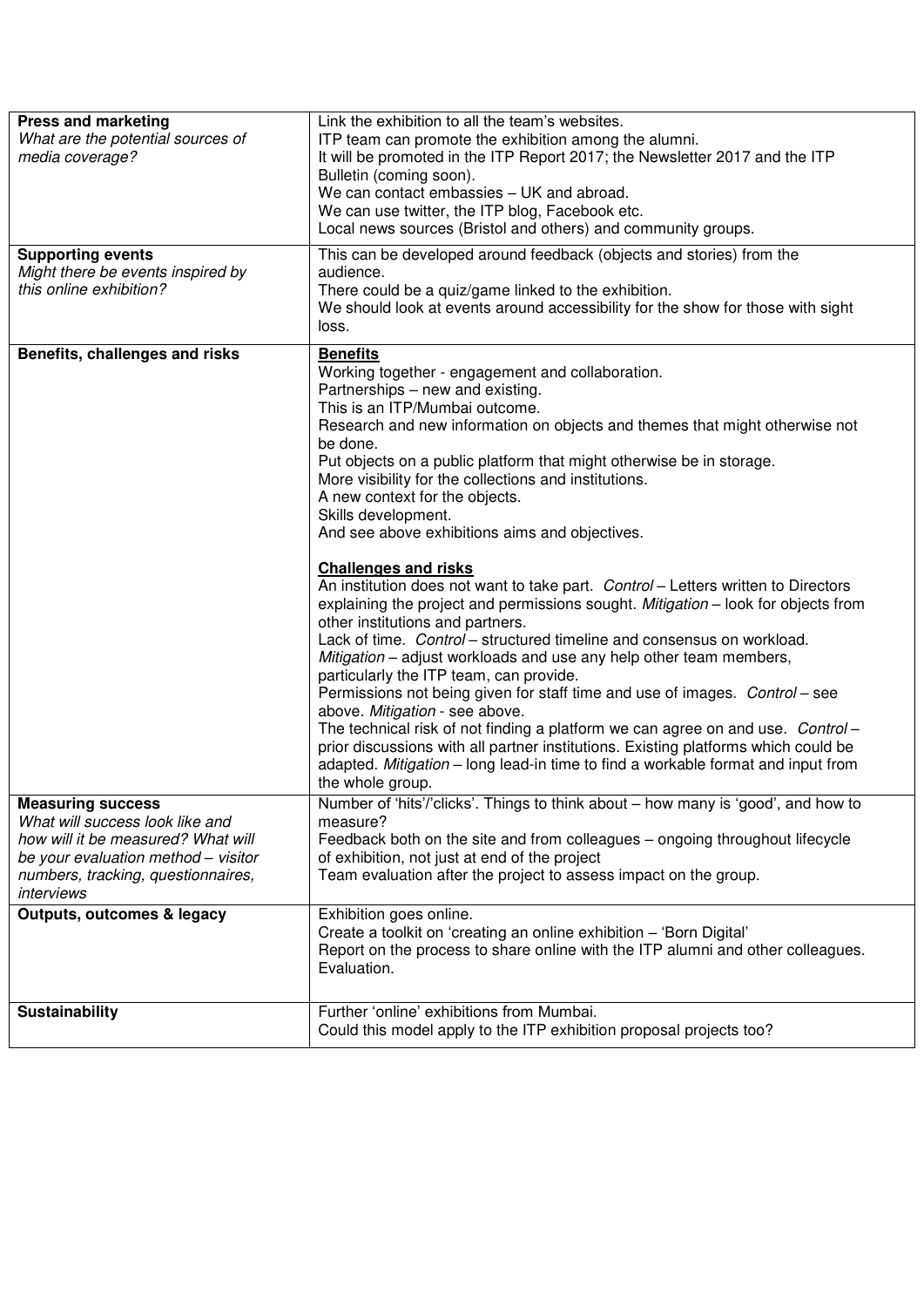# **SHEET 1**

## **Objects:-**

| Object<br>(Description &<br><i>image)</i> | <b>Collection</b><br>reference | Key<br>points<br>this<br>object<br>will<br>cover | 'Lending'<br>institution | <b>Theme</b> | <b>Additional</b><br>supporting<br>material<br>(Images, maps, film) |
|-------------------------------------------|--------------------------------|--------------------------------------------------|--------------------------|--------------|---------------------------------------------------------------------|
|                                           |                                |                                                  |                          |              |                                                                     |
|                                           |                                |                                                  |                          |              |                                                                     |
|                                           |                                |                                                  |                          |              |                                                                     |
|                                           |                                |                                                  |                          |              |                                                                     |

## **SHEET 2**

Introductory statement - word count: 180–200 Writing panels - word count: 150 - 250 Labels - word count: 50 – 80

## **Labels:-**

| <b>Title</b>                |  |
|-----------------------------|--|
| Country of origin, culture, |  |
|                             |  |
| date                        |  |
| Provenance                  |  |
| <b>Material</b>             |  |
| <b>Brief commentary</b>     |  |
| 50 - 55 words               |  |
|                             |  |
|                             |  |
|                             |  |
|                             |  |
|                             |  |
|                             |  |
|                             |  |
|                             |  |
|                             |  |
| Donor, lender, bequest      |  |
| information                 |  |
|                             |  |
| <b>Collection number</b>    |  |
|                             |  |
|                             |  |